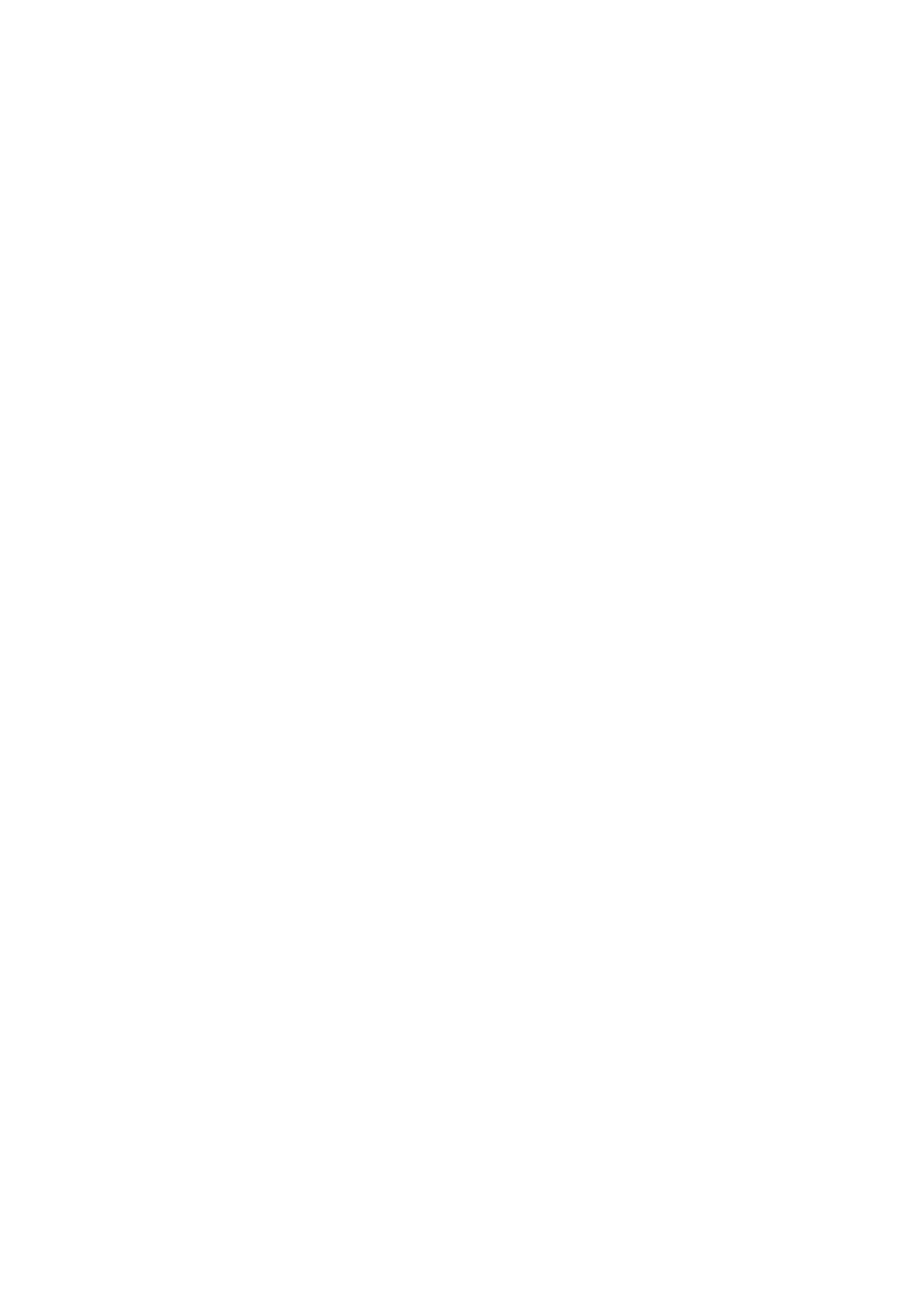# **Table of Contents**

# Page

| 3. |     |  |  |
|----|-----|--|--|
|    |     |  |  |
|    |     |  |  |
|    | 3.3 |  |  |
|    |     |  |  |
|    |     |  |  |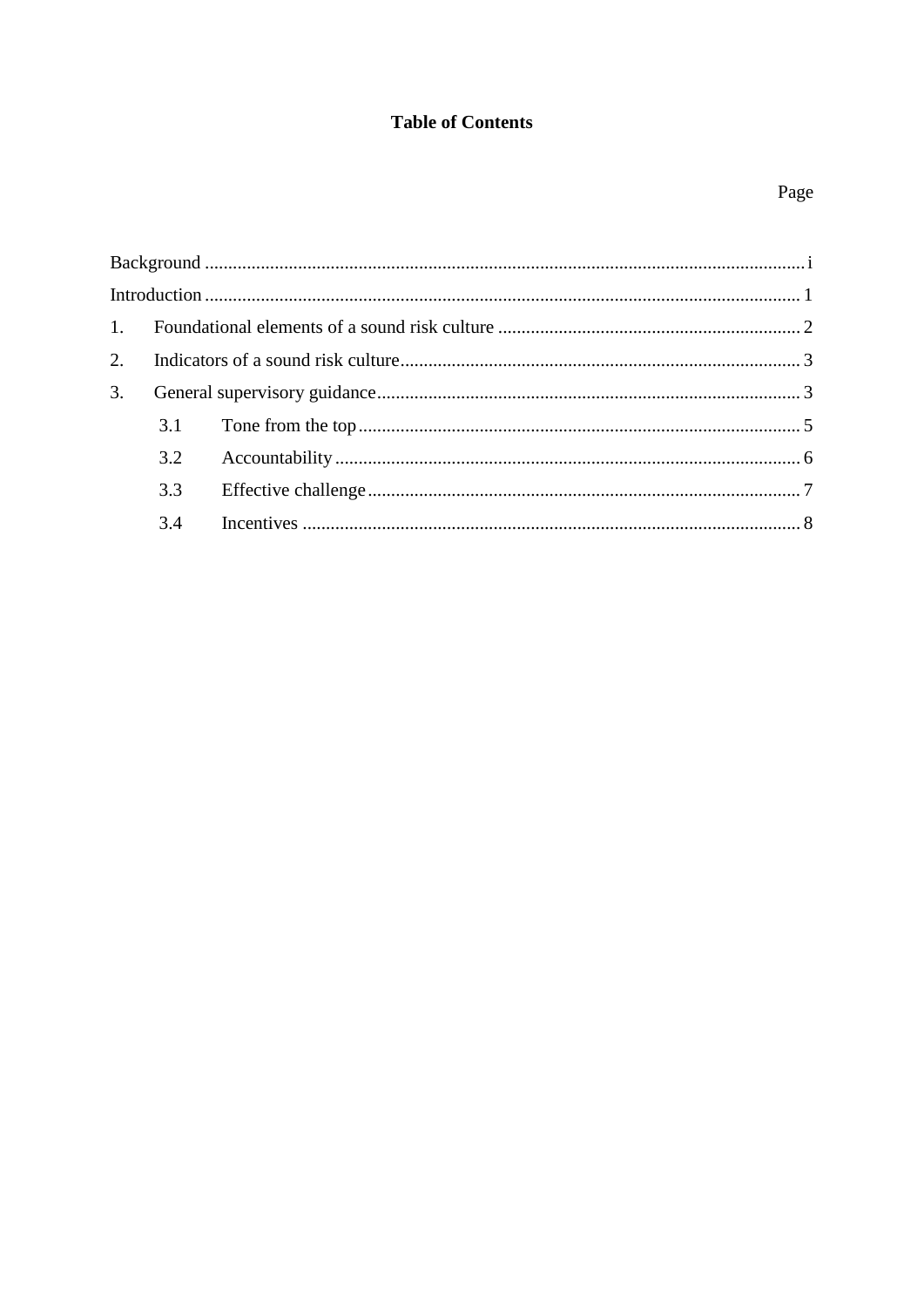# <span id="page-3-0"></span>**Background**

Increasing the intensity and effectiveness of supervision is a key component of the Financial Stability Board's (FSB's) efforts to reduce the moral hazard of systemically important financial institutions (the SIFI Framework), along with requiring added capital loss absorbency and facilitating the orderly resolution of financial institutions.<sup>1</sup> The FSB issued its first recommendations for enhanced supervision of financial institutions, in particular SIFIs, in October 2010, which underscored the key preconditions for effective supervision, including the need for (i) strong and unambiguous mandates; (ii) independence to act; (iii) sufficient quality and quantity of resources; and (iv) supervisors having a full suite of powers to execute on their mandate. Subsequent recommendations in 2011 and 2012 strengthened the supervisory expectations for financial institutions' risk governance and internal controls, risk management functions, as well as risk aggregation and risk reporting capabilities.<sup>2</sup> A number of these recommendations have been implemented and, collectively, have raised the bar for both supervisors and SIFIs.

This paper takes forward the recommendation set out in the November 2012 progress report *Increasing the Intensity and Effectiveness of SIFI Supervision* for supervisors to explore ways to formally assess risk culture at financial institutions, particularly at SIFIs. The paper draws on the collective experience and efforts of supervisory and regulatory authorities across the FSB membership and insights garnered from market participants through roundtables and bilateral discussions.<sup>3</sup>

**The FSB invites comments on the draft guidance by 31 January 2014. Responses should be sent to [fsb@bis.org.](mailto:fsb@bis.org) Responses will be published on the FSB's website unless respondents expressly request otherwise.**

 $\overline{a}$ 

<sup>1</sup> [http://www.financialstabilityboard.org/publications/r\\_101111a.pdf.](http://www.financialstabilityboard.org/publications/r_101111a.pdf)

<sup>2</sup> See *Intensity and Effectiveness of SIFI Supervision*, FSB, [November 2010,](http://www.financialstabilityboard.org/publications/r_101101.htm) [November 2011,](http://www.financialstabilityboard.org/publications/r_111104ee.htm) [November 2012.](http://www.financialstabilityboard.org/publications/r_121031ab.htm) The expectation is that firms should have 'strong' and not merely 'good' risk management, and that high standards of risk management should be fully integrated into a firm's culture and compensation practices.

<sup>&</sup>lt;sup>3</sup> The FSB Supervisory Intensity and Effectiveness (SIE) group held a roundtable on risk appetite, which included discussion on risk culture, with risk committee chairs and chief risk officers of banks and insurers and had discussions with the Group of Thirty, KPMG, and McKinsey & Company on their respective work in this area. In addition, members of the SIE participated in the July 2013 IIF Symposium on Supervision which focused on risk culture at financial institutions.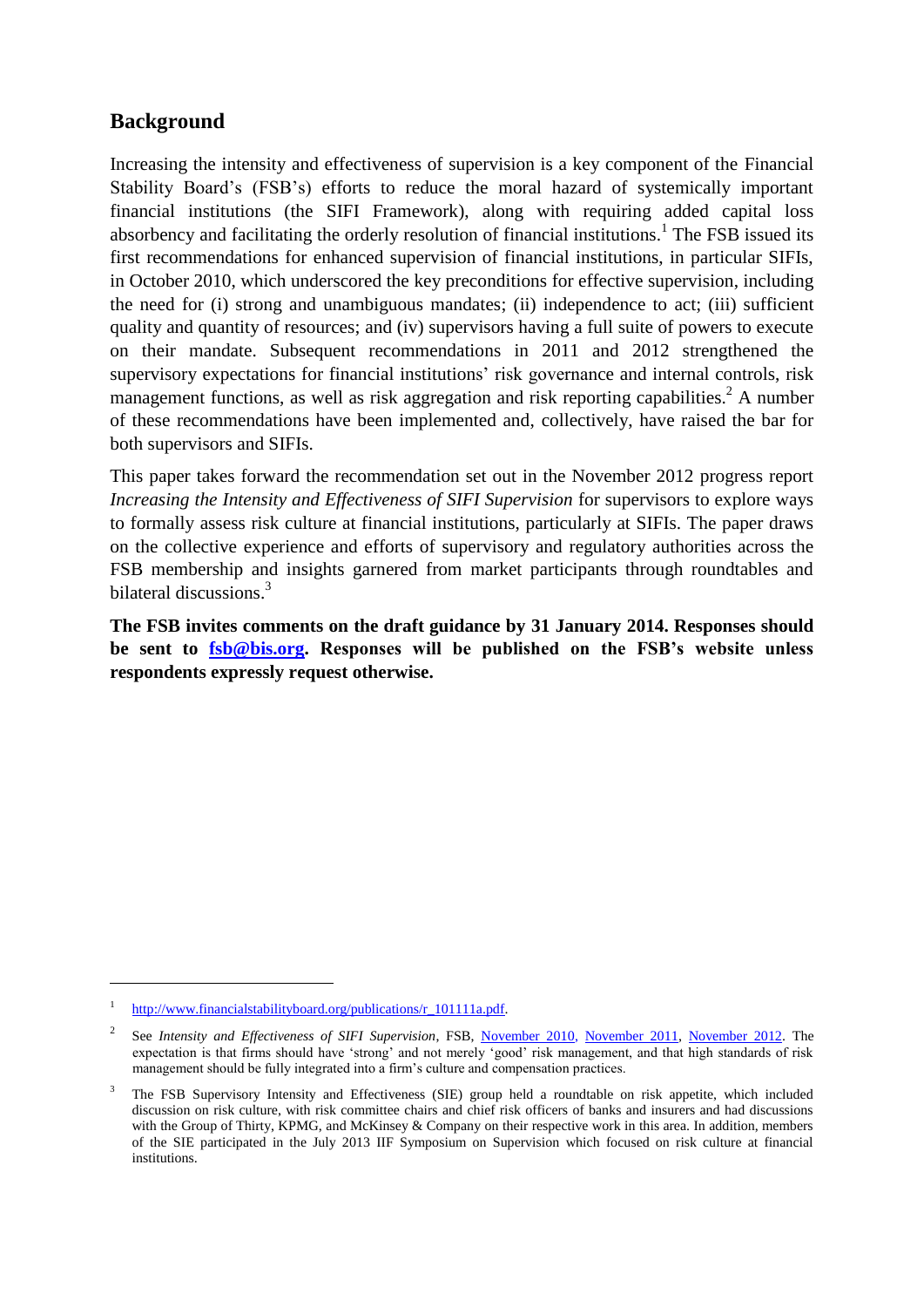# **Introduction**

 $\overline{a}$ 

<span id="page-4-0"></span>Increasing the intensity and effectiveness of supervision is a key pillar of the Financial Stability Board's (FSB's) efforts to reduce the risks posed by systemically important financial institutions (SIFIs). A more intense and effective approach to oversight aims to deliver pre-emptive, rather than reactive, outcomes-based supervision. Outcomes-based supervision involves proactively assessing the decisions of the financial institution based on its strategic vision, business model and risk appetite framework; supervision is not only about ensuring compliance with the rules but also with the spirit. At the crux of this supervisory approach is an understanding, by both the financial institution and the supervisor of the institution's risk culture<sup>4</sup>, in particular whether it supports appropriate behaviours and judgements within a strong risk governance framework. In order to achieve this outcome, supervisory interaction with boards should be stepped up, in terms of frequency and level of seniority. An anticipatory and strategic approach to supervision rests, among other things, on the ability to engage in high-level sceptical conversations with the board and senior management on the financial institution's risk appetite framework, and whether the institution's risk culture supports adherence to the agreed risk appetite.

Failures in risk culture are often considered a root cause of the global financial crisis as well as headline risk and compliance events (e.g. the London whale, LIBOR manipulation). A financial institution's risk culture plays an important role in influencing the actions and decisions taken by individuals within the institution and in shaping the institution's attitude toward its stakeholders, including its supervisors. A risk culture that promotes prudent risk-taking and discourages unrestrained profit maximisation without due regard to risks supports an environment that is conducive to ensuring that emerging risks that will have a material impact on a financial institution, and any risk-taking activities beyond the institution's risk appetite, are recognised, assessed, escalated, and addressed in a timely manner. Weaknesses in the risk management framework, as well as in decision-making processes and in assigning clear accountability for identifying and addressing behaviours not supportive of sound risk management, enable particular risks to take root and grow.

This paper identifies the foundational elements that contribute to the promotion of a sound risk culture within a financial institution (see Section 1). It aims to assist supervisors in identifying those core practices and attitudes that may be indicators of the institution's risk culture (see Section 2).<sup>5</sup> Differences in risk culture might be driven in part by differences in corporate and also national cultures.<sup>6</sup> Therefore, the paper does not define a "good" or "bad" culture but provides guidance for supervisors to assess the strength and effectiveness of a financial institution's culture in managing

<sup>4</sup> The 2009 International Institute of Finance report "*Reform in the financial services industry: Strengthening Practices for a More Stable System* defines risk culture as the norms of behaviour for individuals and groups within an organisation that determine the collective ability to identify and understand, openly discuss and act on the organisations current and future risk.

<sup>&</sup>lt;sup>5</sup> This paper will evolve as more experience is gained and additional insights are garnered.

<sup>6</sup> Although the guidance focuses on the specific role played by risk culture and how to assess a financial institution's risk culture, it is recognised that risk culture is embedded in the institution's overall corporate culture. The latter evolves over time, in relation to the events that affect the institution's history (such as mergers and acquisitions) and to the external context within which the institution operates.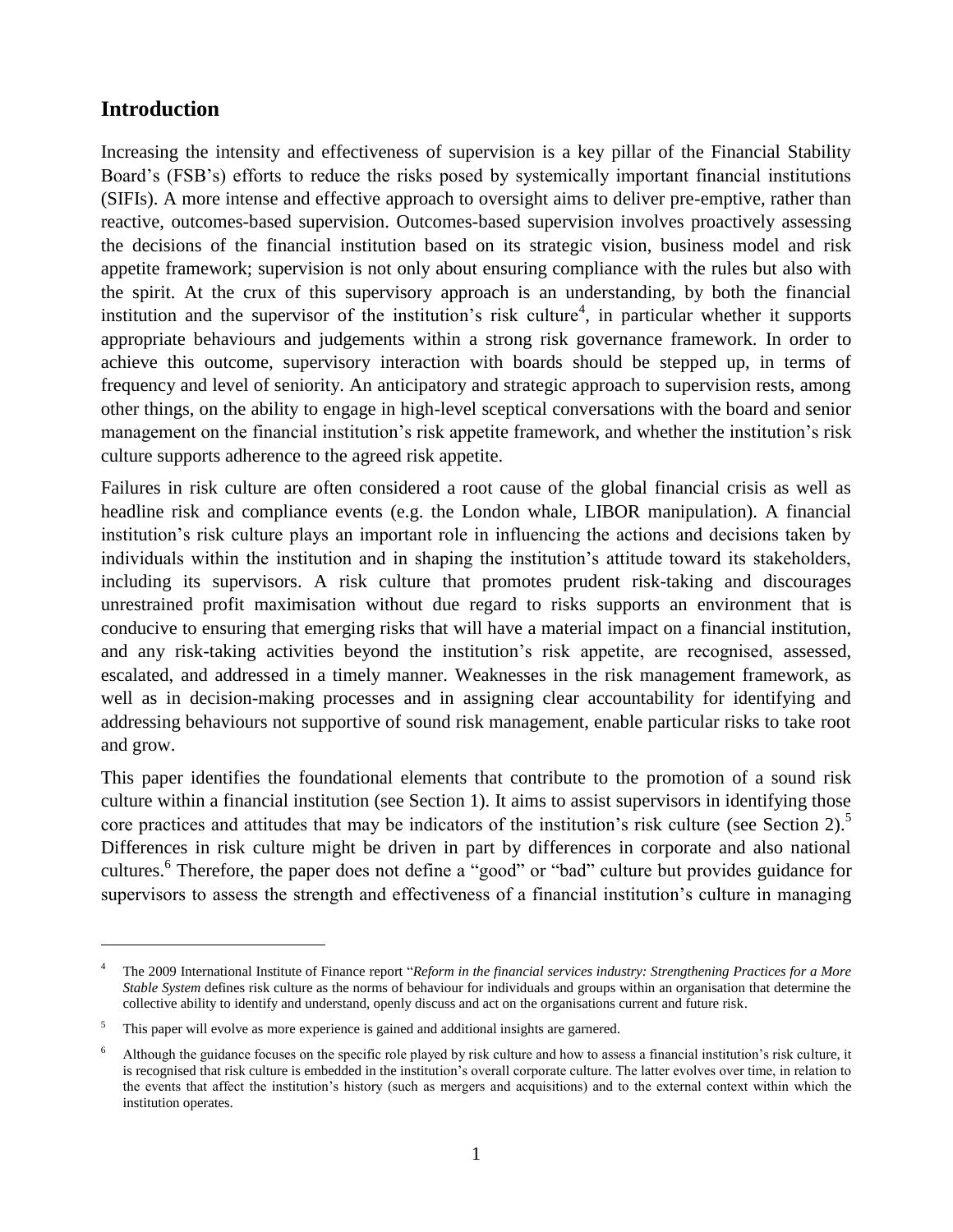risks (see Section 3). Supervisors should satisfy themselves that risk cultures are based on sound, articulated values and are carefully managed by the leadership of the financial institution.

# <span id="page-5-0"></span>**1. Foundational elements of a sound risk culture**

Risk cultures vary across financial institutions, and sub-cultures may exist within institutions, but there are certain foundational elements that contribute to (but do not determine) promotion of a sound risk culture within the institution, such as effective risk governance and risk appetite frameworks and compensation practices that promote appropriate risk-taking behaviour. These important foundational elements have been further elaborated by the FSB, and financial institutions, in particular SIFIs, are expected to meet supervisory expectations set out in the following papers:

# *Risk Governance*

The FSB *Thematic Review on Risk Governance<sup>7</sup>* set out sound practices for effective risk governance, including the roles and responsibilities of the board, the chief risk officer and risk management function, and the independent assessment of the risk governance framework. The report sets out an integrated and coherent list of sound practices that establish supervisory expectations for the role and responsibilities of the board as well as the stature, resources, authority and independence of the risk management and internal audit functions. Governance processes should be designed to work against the erosion of risk management practices through changing business and economic environments.

# *Risk Appetite*

The FSB has issued for consultation *Principles for an Effective Risk Appetite Framework<sup>8</sup> .* The Principles set out key elements for: (i) an effective risk appetite framework, (ii) an effective risk appetite statement, (iii) risk limits, and (iv) defining the roles and responsibilities of the board of directors and senior management in establishing the approved risk appetite statement. Embedded in these Principles is the assumption that financial institutions have the processes to establish their strategy and develop their business plan, and the models and systems to measure and aggregate risks. A sound risk culture is a substantial determinant of whether an institution is able to successfully execute its agreed strategy within its defined risk appetite.

## *Compensation*

 $\overline{a}$ 

The FSB *Principles<sup>9</sup>* and *Standards for Compensation Practices<sup>10</sup>* aim to ensure effective governance of compensation, alignment of compensation with prudent risk taking and effective supervisory oversight and stakeholder engagement in compensation. An employee's compensation should take account of the risks that the employee takes on behalf of the financial institution and the

<sup>7</sup> See [http://www.financialstabilityboard.org/publications/r\\_130212.pdf.](http://www.financialstabilityboard.org/publications/r_130212.pdf)

<sup>8</sup> See [http://www.financialstabilityboard.org/publications/r\\_130717.pdf.](http://www.financialstabilityboard.org/publications/r_130717.pdf)

<sup>9</sup> See [http://www.financialstabilityboard.org/publications/r\\_0904b.pdf.](http://www.financialstabilityboard.org/publications/r_0904b.pdf)

<sup>&</sup>lt;sup>10</sup> See [http://www.financialstabilityboard.org/publications/r\\_090925c.pdf.](http://www.financialstabilityboard.org/publications/r_090925c.pdf)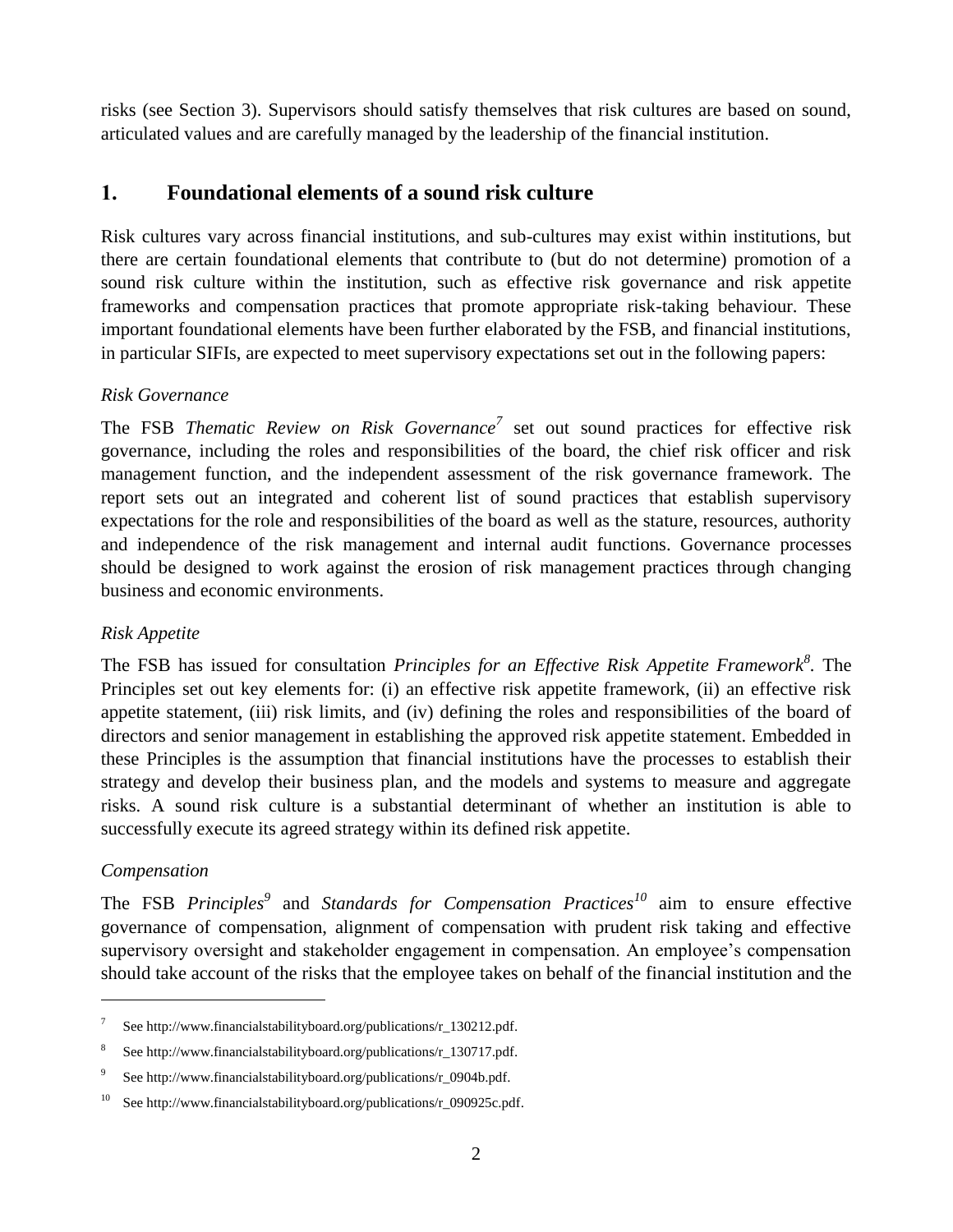employee's performance in meeting the institution's risk, compliance, and other important policies. Compensation should take into consideration prospective risks as well as risk outcomes that are already realised.

# **2. Indicators of a sound risk culture**

<span id="page-6-0"></span>There are several indicators of a sound risk culture that need to be considered collectively and as mutually reinforcing; looking at each indicator in isolation will ignore the multi-faceted nature of risk culture. These indicators include:

- $\bullet$  *Tone from the top*: The board of directors<sup>11</sup> and senior management are the starting point for setting the financial institution's core values and risk culture, and their behaviour must reflect the values being espoused. As such, the leadership of the institution should systematically develop, monitor, and assess the culture of the financial institution.
- *Accountability:* Successful risk management requires employees at all levels to understand the core values of the institutions' risk culture and its approach to risk, be capable of performing their prescribed roles, and be aware that they are held accountable for their actions in relation to the institution's risk-taking behaviour. Staff acceptance of risk-related goals and related values is essential.
- *Effective challenge*: A sound risk culture promotes an environment of effective challenge in which decision-making processes promote a range of views, allow for testing of current practices, and stimulate a positive, critical attitude among employees and an environment of open and constructive engagement.
- *Incentives*: Performance and talent management should encourage and reinforce maintenance of the financial institution's desired risk management behaviour. Financial and non-financial incentives should support the core values and risk culture at all levels of the financial institution.

The following sets out some general guidance to assist supervisors in analysing these common elements as they conduct their ongoing supervisory work which may provide insight into the strength and effectiveness of a financial institution's culture in managing risk.

# **3. General supervisory guidance**

 $\overline{a}$ 

<span id="page-6-1"></span>Supervisors are in a unique position to assess risk culture at financial institutions given their access to information and individuals across the institution, as well as the results of supervisory work. Supervisors should not view an assessment of risk culture as a point in time review, but as part of

<sup>&</sup>lt;sup>11</sup> The term board refers to the oversight function and the management function in general and should be interpreted throughout the document in accordance with the applicable law within each jurisdiction. The same applies to the committees mentioned in this report which may be under the control of different board functions, accordingly, subject to the board structure and subject to the respective tasks. Recognising that different structural approaches to corporate governance exist across countries, this document encourages practices that can strengthen checks and balances and sound risk governance under diverse structures.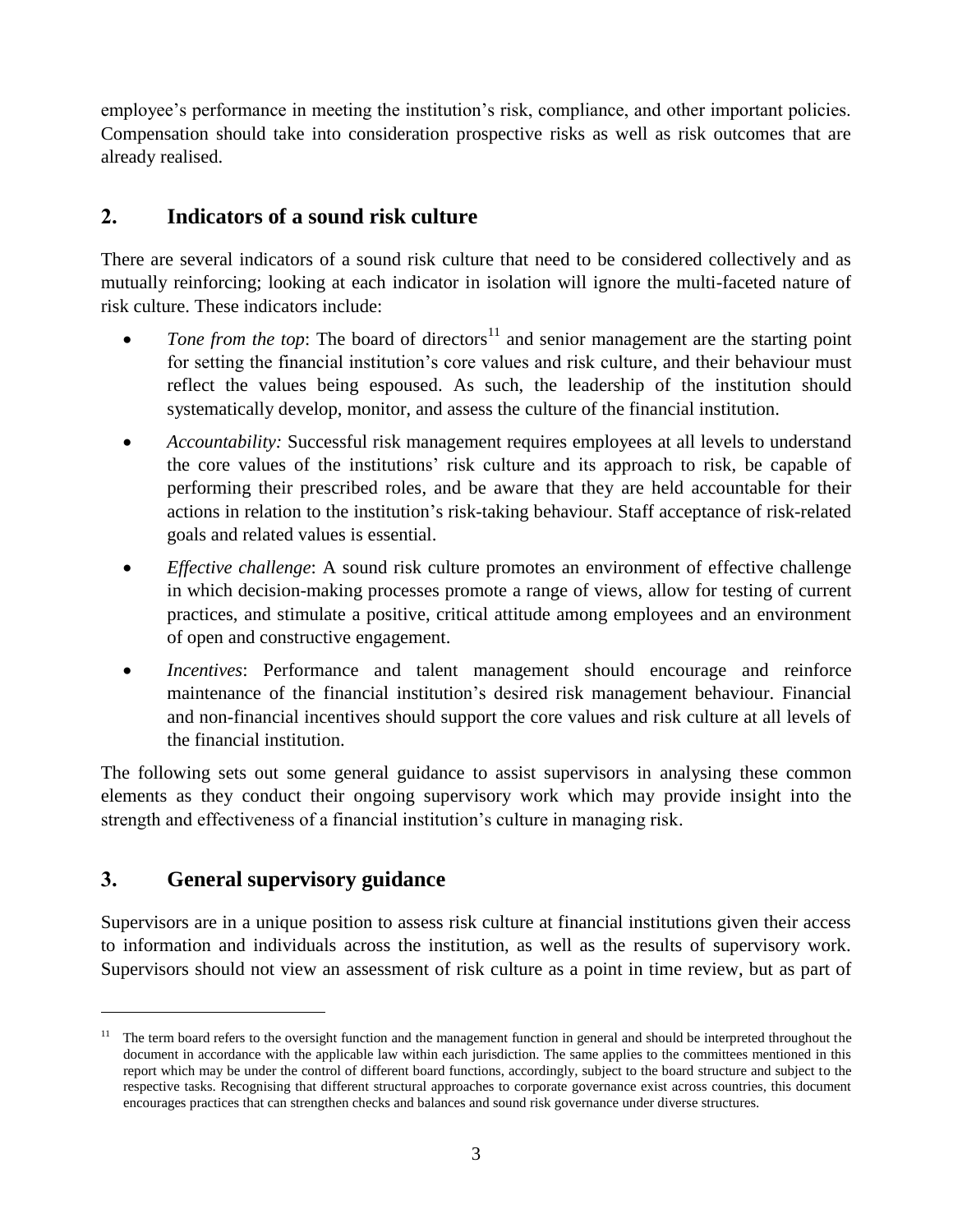the ongoing assessment of the firm. Assessing risk culture is embedded in every supervisory activity, and this requires supervisors to develop broad-based experience and as well as the appropriate skill set needed for an effective, senior level interaction with firms on the role played by risk culture. Assessing risk culture entails identifying the root cause of *why* there are supervisory findings – not just *what* the findings are. It includes identifying practices, behaviours or attitudes that are not supportive of sound risk management and intervening early to address these culture observations and thereby potential excess build-up of risk. The underlying causes of these findings should be embedded in supervisory reports and discussed with the board and senior management.

Since the global financial crisis, supervisory approaches are increasingly becoming more direct and more intense to promote the resilience of the financial system. The challenge for supervisors is to strike the right balance between taking a more intensive, proactive approach and not unduly influencing strategic decisions of financial institution's management. Risk culture is an area where a growing number of supervisory authorities are taking a more active role, and the range of supervisory approaches toward assessing risk culture varies.<sup>12</sup> While supervisors have traditionally formed a view on a financial institution's attitude toward and acceptance of risk, these views have not necessarily been communicated formally (or informally) to the board and senior management in regard to how certain behaviours are hindering effective and sound risk management.

Supervisors should constantly assess risk culture indicators and the processes in place by which the institution's leadership ensures that its core values are communicated, understood, embraced and monitored throughout the organisation. Evidence should be gathered from the full range of supervisory activities so as to avoid being perceived and managed as a compliance-driven exercise. Identification of a practice or attitude that is not supportive of sound risk management should be brought to the attention of the board and senior management to influence change in a positive direction. In particular, behaviours that underpin supervisory findings should be highlighted to the board, which has ultimate responsibility for the financial institution's risk culture. The supervisor raising, and the financial institution acting early to address, the root causes of the behavioural weakness will aid in preventing (or mitigating the impact of) particular cultural norms from taking root and growing. In particular, supervisors should assess how the board and senior management systematically assess the risk culture of the institution, and document what they are finding and how any deficiencies in risk culture are addressed. The institution's willingness to sufficiently document the elements supporting its risk culture should form part of the supervisor's overall assessment.<sup>13</sup> Supervisors should also seek supporting evidence regarding how a firm systematically assesses risk culture including the processes used (e.g. employee surveys, independent reviews, internal reporting) and action plans to address findings on matters that may come to their attention. This evidence may be further supported by discussions the supervisory authority may conduct with members of the board and senior management.

 $\overline{a}$ 

 $12$  Some authorities have been consulting or hiring behavioural psychologists while others have conducted horizontal reviews on an institution's decision-making process or reputational risk management.

In the case of multiple documents, it will be important for supervisors to examine whether a joint reading of the different documents produces a coherent picture of the institution's desired risk culture.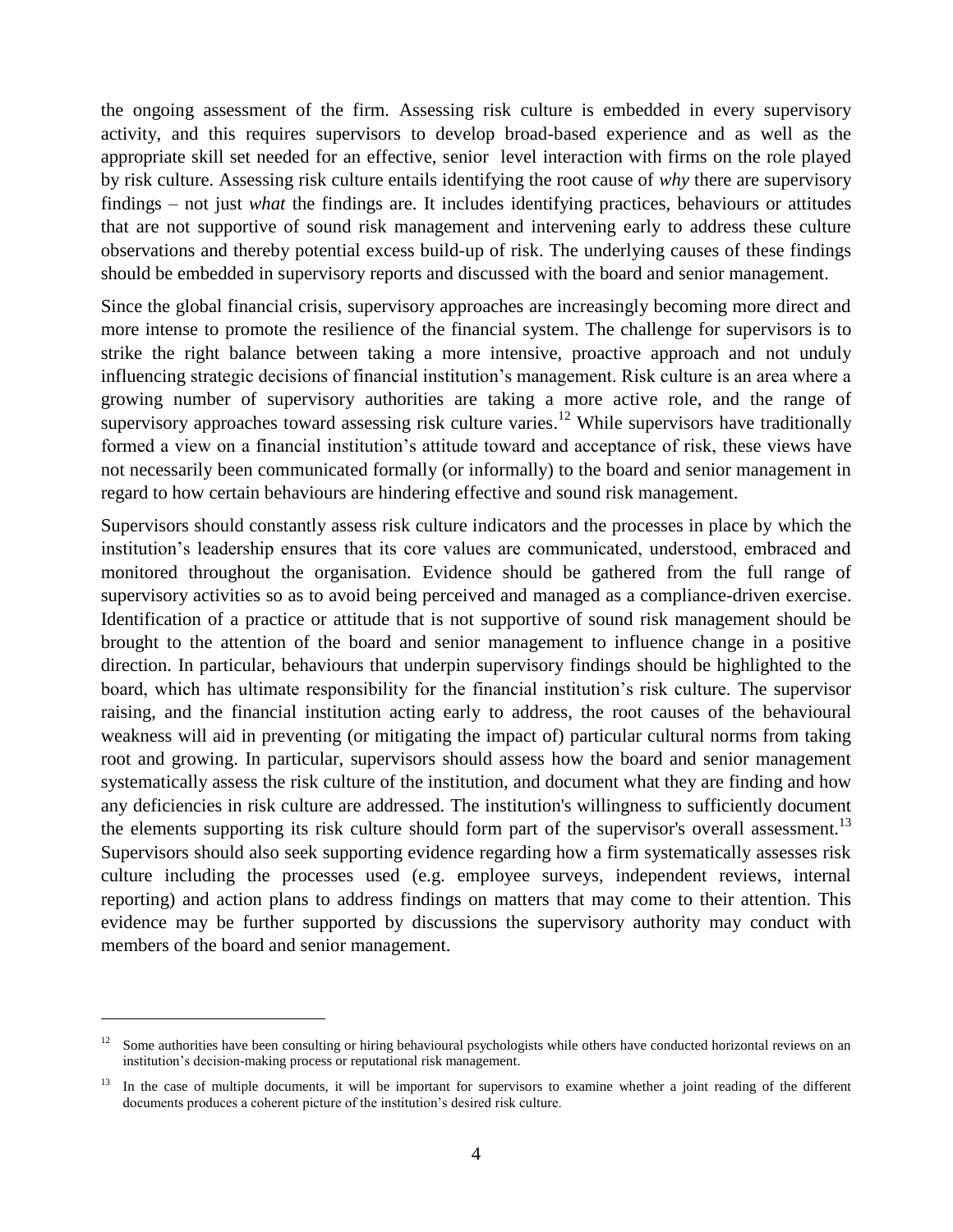#### **3.1 Tone from the top**

<span id="page-8-0"></span>The board of directors and senior management are the starting point for setting a financial institution's risk culture and promoting appropriate risk-taking behaviours. The attitudes communicated by the board and senior management are critical as over time, their behaviour in demonstrating adherence to sound risk management will be emulated by the rest of the institution. Non-executive directors can play an important role in bringing experience from other industries where behaviours and practices generally necessitate a sound risk culture (e.g., healthcare, nuclear energy) and often are well placed to bring a fresh perspective and sage advice about issues such as behaviours in relation to overall culture. It is the overarching responsibility of the board and senior management to set the tone at the top, including by clearly articulating the underlying values that support the desired risk culture and behaviours; recognising, promoting and rewarding behaviour that reflects the stated risk culture and its core values; and systematically monitoring and assessing the actual culture. The board and senior management should proactively address behavioural issues and assess whether they are clearly and effectively articulating and monitoring the core values and expected behaviours toward risk. The appropriate tone and standard of behaviour 'at the top' is a necessary condition for promoting sound risk management. However, it is far from sufficient. For lasting change, the tone and behaviour 'in the middle', and indeed throughout the institution, is also important.

#### **Indicators of tone from the top**

### *Leading by example*

- 3.1.1 The board and senior management are committed to establishing, monitoring, and adhering to an effective risk appetite statement that underpins the financial institution's risk management strategy and is integrated with the overall business strategy.
- 3.1.2 The board and senior management have a clear view of the risk culture to which they aspire for the financial institution, systematically monitor and assess the prevailing risk culture and proactively address any identified areas of weakness or concern.
- 3.1.3 The board and senior management promote through actions and words a risk culture that expects integrity and a sound approach to risk.
- 3.1.4 The board and senior management promote an open exchange of views, challenge and debate, including ensuring that all directors have the tools, resources and information to carry out their roles effectively, particularly their challenge function.
- 3.1.5 The board and senior management have mechanisms in place, such as talent development and succession planning, which help to lessen the influence of dominant personalities and behaviours.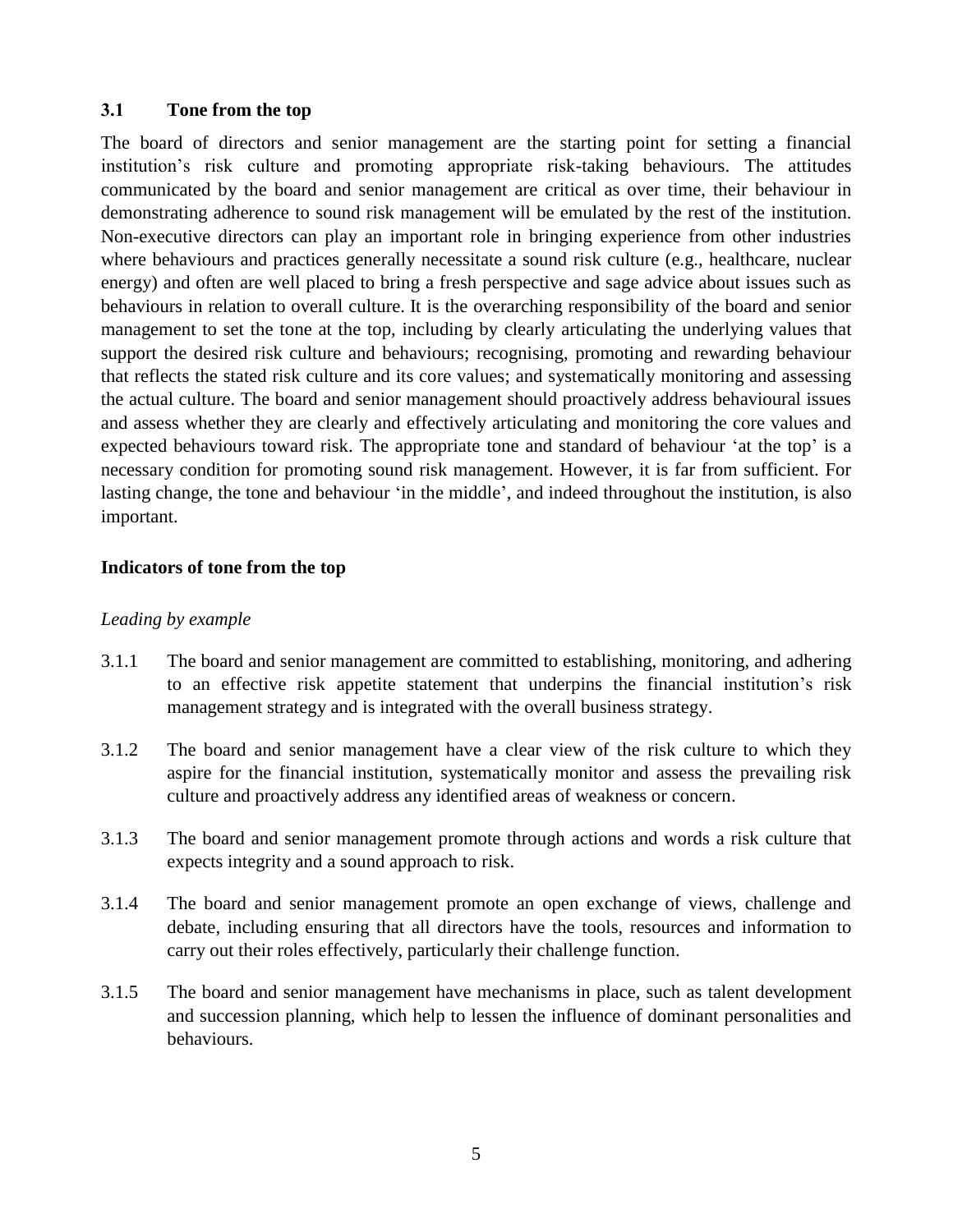#### *Assessing espoused values*

- 3.1.6 The board and senior management systematically assesses whether the espoused values are communicated and adhered to by management and staff at all levels to ensure that the 'tone at the middle' and throughout the institution as a whole is the same as the 'tone at the top'.
- 3.1.7 The board and senior management have mechanisms in place to assess whether the risk appetite statement, risk management strategy and overall business strategy are clearly understood and embraced by management and staff at all levels, and effectively embedded in the decision-making and operations of the business.
- 3.1.8 The board and senior management have established a compensation structure that supports the institution's espoused core values and promotes prudent risk-taking behaviour.

#### *Ensuring common understanding and awareness of risk*

- 3.1.9 The board and senior management demonstrate a clear understanding of the quality and consistency of decision-making throughout the business, including how decision-making is consistent with the financial institution's risk appetite and the business strategy.
- 3.1.10 The board and senior management have clear views on the business lines considered to pose the greatest challenges to risk management, such as unusually profitable parts of the business, and these are subject to constructive and credible challenge about the risk-return balance.
- 3.1.11 The board and senior management systematically monitor how quickly issues raised by the board, supervisors, internal audit, and other control functions are addressed by management.

#### *Learning from risk culture failures*

- 3.1.12 The board and senior management have processes in place to ensure that failures or near failures in risk culture, internal or external to the firm, are reviewed at all levels of the organisation and are seen as an opportunity to strengthen the financial institution's risk culture and make it more robust.
- 3.1.13 Assessment and communication of lessons learned from past errors is seen as an opportunity to strengthen the institution's risk culture, and to enact real changes for the future.

#### **3.2 Accountability**

<span id="page-9-0"></span>The board and senior management should establish a policy of ownership of risk where employees are held accountable for their actions and are aware of the consequences for not adhering to the desired behaviours toward risk. In particular, business lines, the risk management function and internal audit should have clearly delineated responsibilities in regard to monitoring, identification,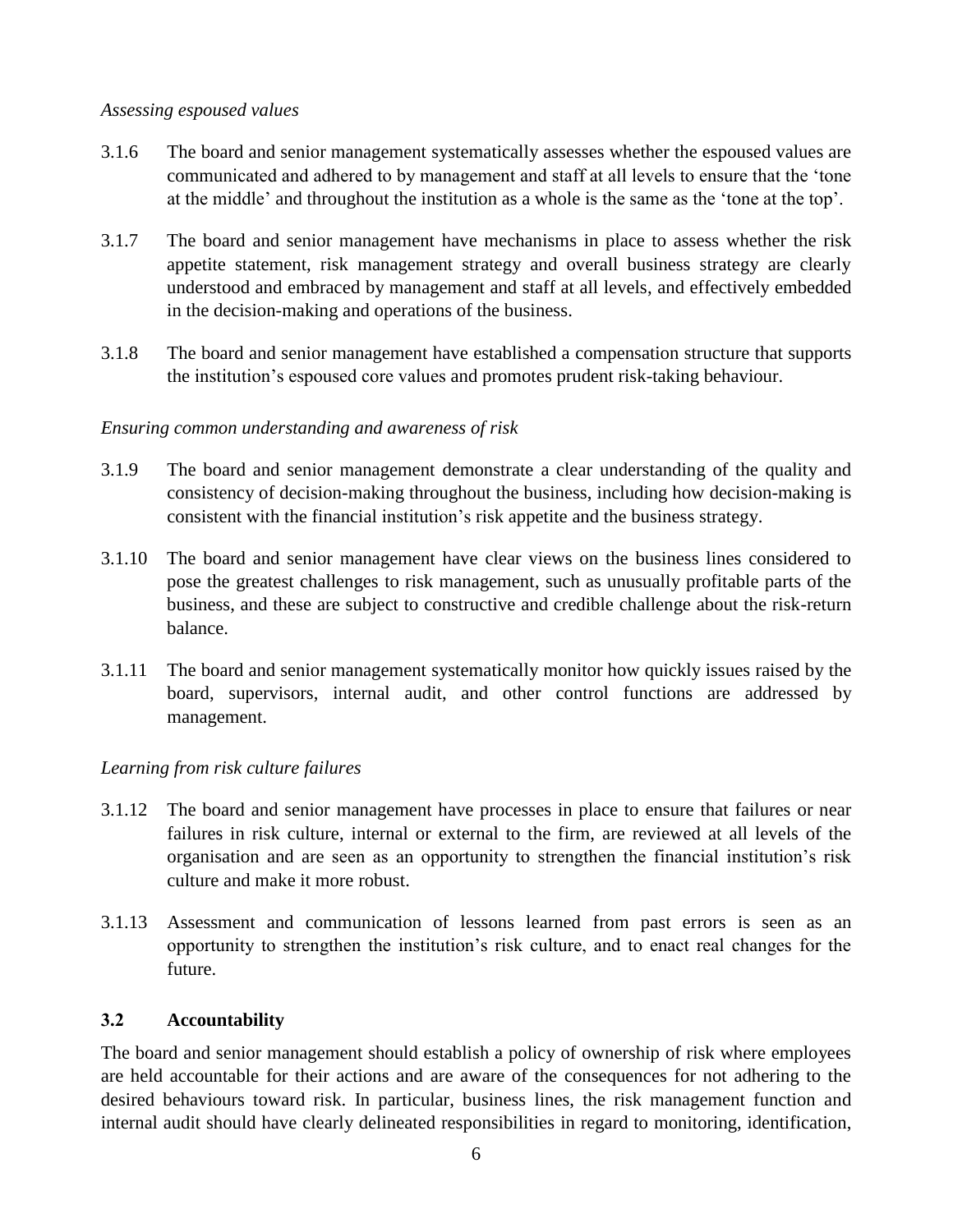management and mitigation of risk. Accountability speaks to the prompt identification, management, and escalation of emerging and unexpected risk issues, and having a clear understanding of the consequences for not doing so, while retaining ownership of risk with the units originating them. The escalation of adverse events is not intended to transfer accountability of the core issue to other individuals or groups.

## **Indicators of accountability**

#### *Ownership of risk*

- 3.2.1 Clear expectations are set with respect to the monitoring and reporting of, and response to, current and emerging risk information across the institution, including from the lines of business and risk management to the board and senior management.
- 3.2.2 Mechanisms are in place for the lines of business to share information on emerging and unexpected risks, including horizontally to other business lines and units that might be impacted.
- 3.2.3 Employees are held accountable for their actions, regardless of whether their actions resulted in financial gain or loss to the financial institution, and are aware of the consequences for not adhering to the desired risk management behaviour.

#### *Escalation process*

- 3.2.4 Escalation processes are established and used, with clear consequences for non-compliance with risk policies and escalation procedures.
- 3.2.5 Systematic assessments are conducted on whether employees are aware of escalation processes and believe the environment is open to critical challenge and dissent.
- 3.2.6 Mechanisms are established for employees to raise concerns when they feel discomfort about products or practices, even where they are not making a specific allegation of wrongdoing, and for acting on those concerns.
- 3.2.7 Whistleblowing is proactively encouraged and supported by the board and senior management, and understood by employees as part of an effective compliance framework; the treatment of whistle blowers is clearly articulated and followed in practice.

#### *Enforcement*

<span id="page-10-0"></span>3.2.8 Consequences are clearly established, articulated and applied for business lines or individuals engaged in risk-taking that is excessive relative to the financial institution's risk appetite statement, regardless of whether positive revenue or net income was generated.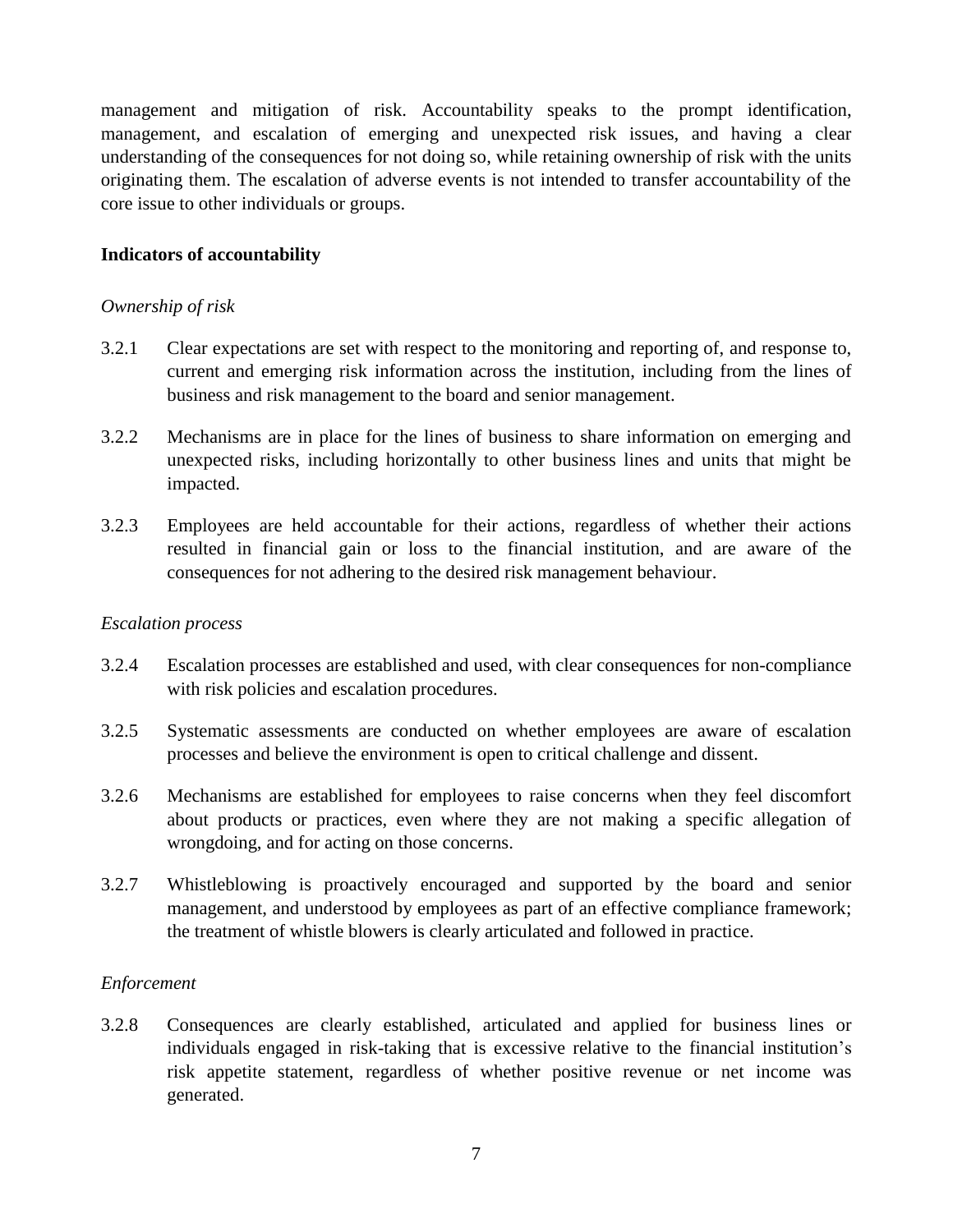3.2.9 Breaches in internal policies, procedures and risk limits, as well as non-adherence to internal codes of conducts, impact an individual's compensation and responsibilities, or affect career progression including termination.

## **3.3 Effective challenge**

A financial institution's culture must encourage transparency and open dialogue between (a) management and the board, and (b) management and staff, on all levels and at all points in the process of development, marketing, implementation and maintaining of a product, service or transaction, in order to promote the identification and escalation of risk issues (i.e., make it easy for staff to "raise their hand"). Evidence of a culture that is open to dissent is often reflected in decision-making processes.

# *Open to dissent*

- 3.3.1 Alternate views or questions from individuals and groups are encouraged, valued and respected and occur in practice.
- 3.3.2 Senior management has mechanisms in place to ensure that alternate views can be expressed in practice, and requests regular assessments of the openness to dissent at all layers of management involved in the decision-making process.

## *Stature of risk management*

- 3.3.3 The chief risk officer and risk management function share the same stature as the lines of businesses, actively participating in senior management committees and proactively involved in all the relevant risk decisions and activities.
- 3.3.4 The chief risk officer and risk management function have appropriate direct access to the board and senior management and effectively utilise it.
- 3.3.5 Compliance, legal and other control functions, including their respective representatives, have sufficient stature not only to act as advisors, but to effectively exert control tasks with respect to the institution´s risk culture.

# **3.4 Incentives**

<span id="page-11-0"></span>The power of a positive culture in risk management lies in its ability to motivate employees to want to control risks because prudent risk taking is valued and enforced. Remuneration systems should reward servicing the greater, long-term interests of the financial institution and its clients, including sustained profitability, as opposed to short-term revenue generation. As such, the risk management and compliance considerations should have sufficient status in driving compensation, promotion, hiring, and performance evaluation within the business units. Compliance with the overall risk management framework should be a significant part of the professional development, appraisal, evaluation, promotion and compensation programs of the institution.